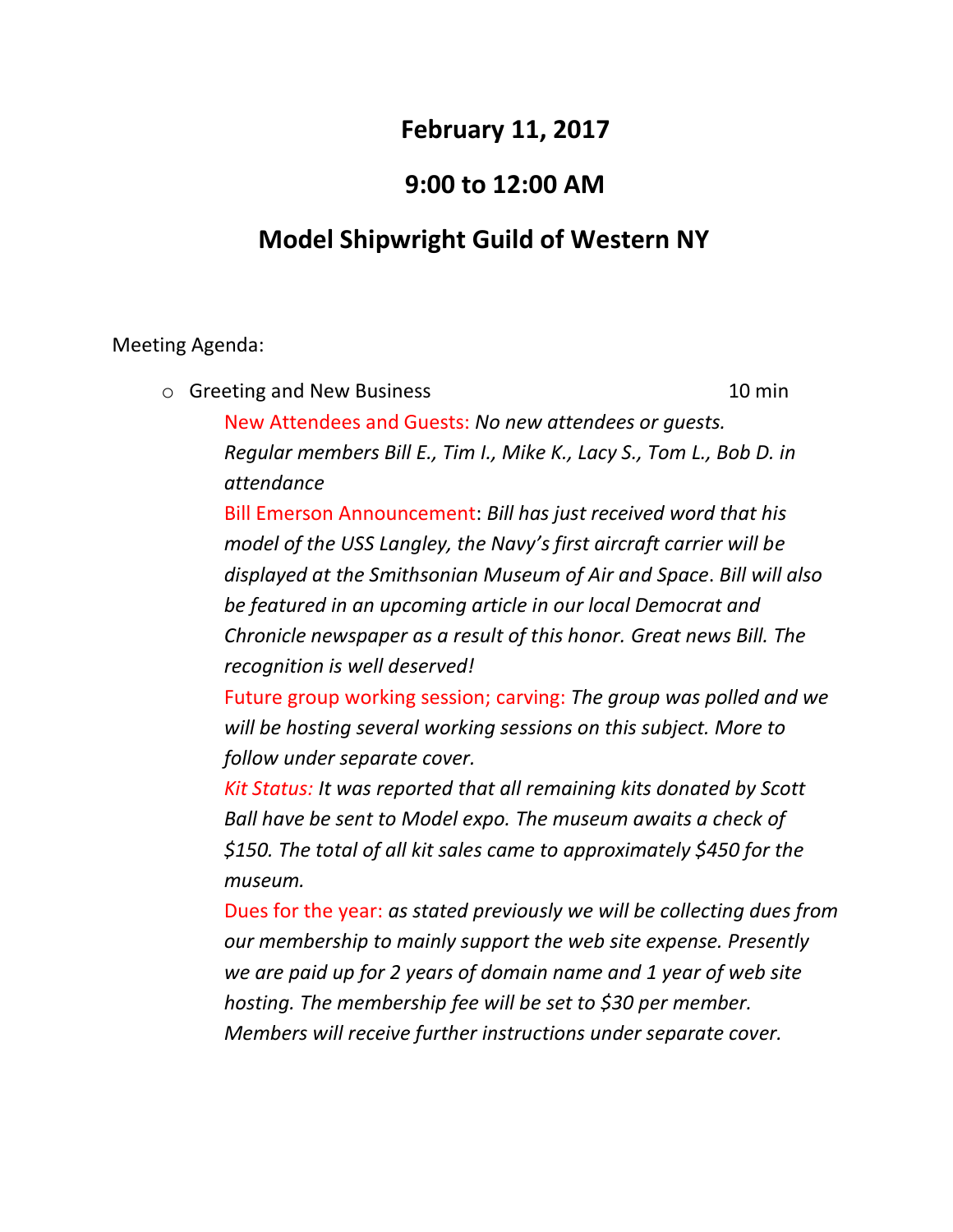#### o Rigging The Fair American; Bob Dowd 20 min

Bob has been working on his fine model. He is now working on the rigging and has encountered some problems. It appears that he is unsure of belaying points on the deck. He really could use some help and will bring in the model and drawings and make his case. Any of you who are familiar with the rigging of a Revolutionary War privateer would be of help to Bob. The instructions are Eric Ronnberg's. You may wish to review them prior.

*Bob brought in his great model to discuss rigging problems he is encountering. Most of his standing rigging is complete. He is now working on some hauling rigging amongst other elements and finds his plans do not support him well (this has been a common thread of a number of people who have bought this kit). Tim and others, using his "Note Pad" sketched out possible solutions for some elements that Bob could try. Others need further investigation. It was suggested that Bob access the MSW web site and search this subject (under "Fair America Rigging") as demonstrated during the meeting. He was encouraged to query others to answer specific questions. There is a host of information on this site regarding rigging this model. Below is a picture of his good works.*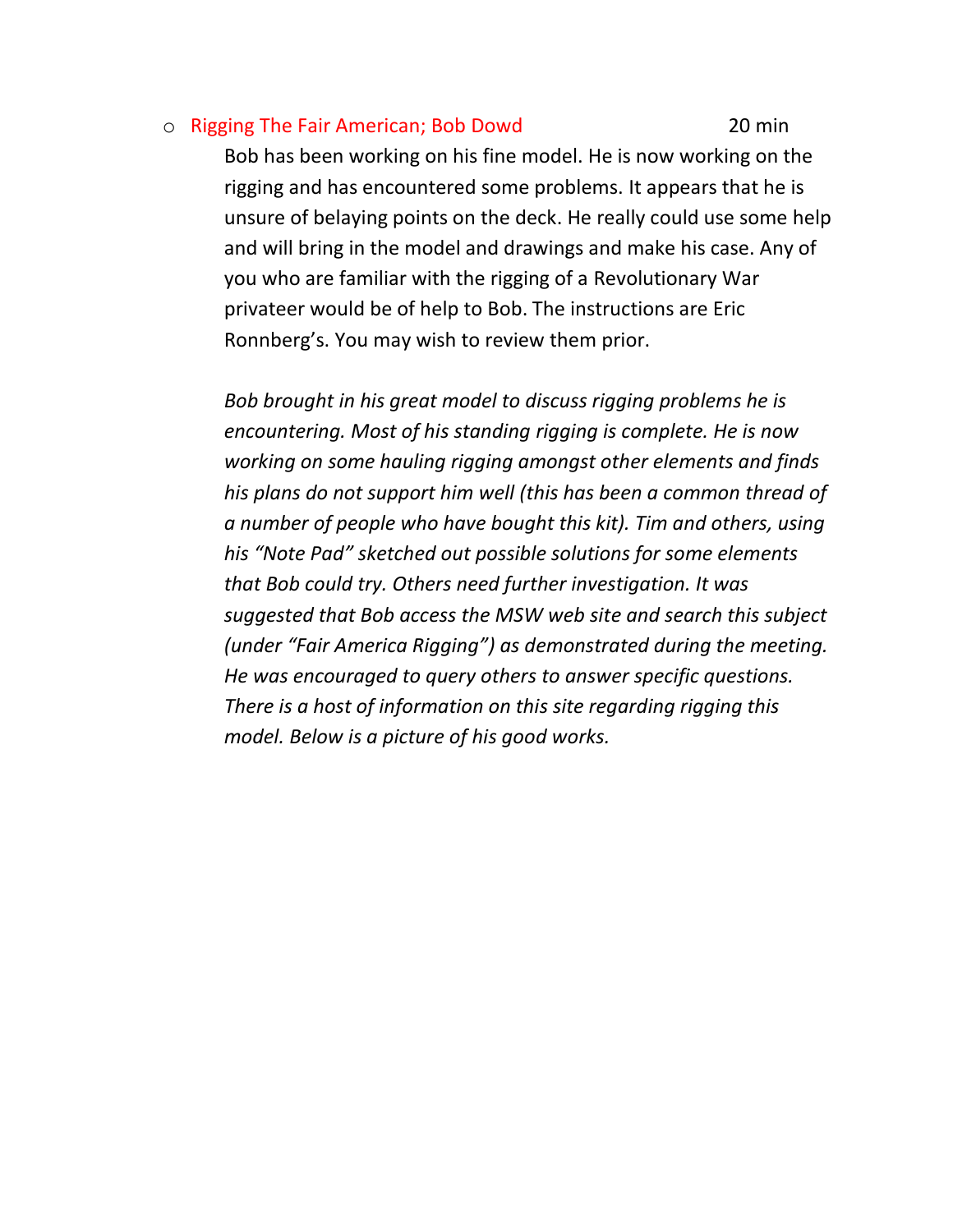

#### o Understanding the MSW web site 30 min

Some members have requested a brief tutorial on navigation and features of the NRG's Model Ship World site. We will use projection equipment to demonstrate the power of the site. Members are encouraged to take notes as there is no hand out planned.

*The group spent some time observing the web site features and navigation options for members who have had problems with its use. Like all search engines and web sites there is always some elements that do not reveal themselves to the casual user. It was recommended that users actively enter the site and refine their search techniques. There is a wealth of information there and it just takes an investment of time to make it work for the user.*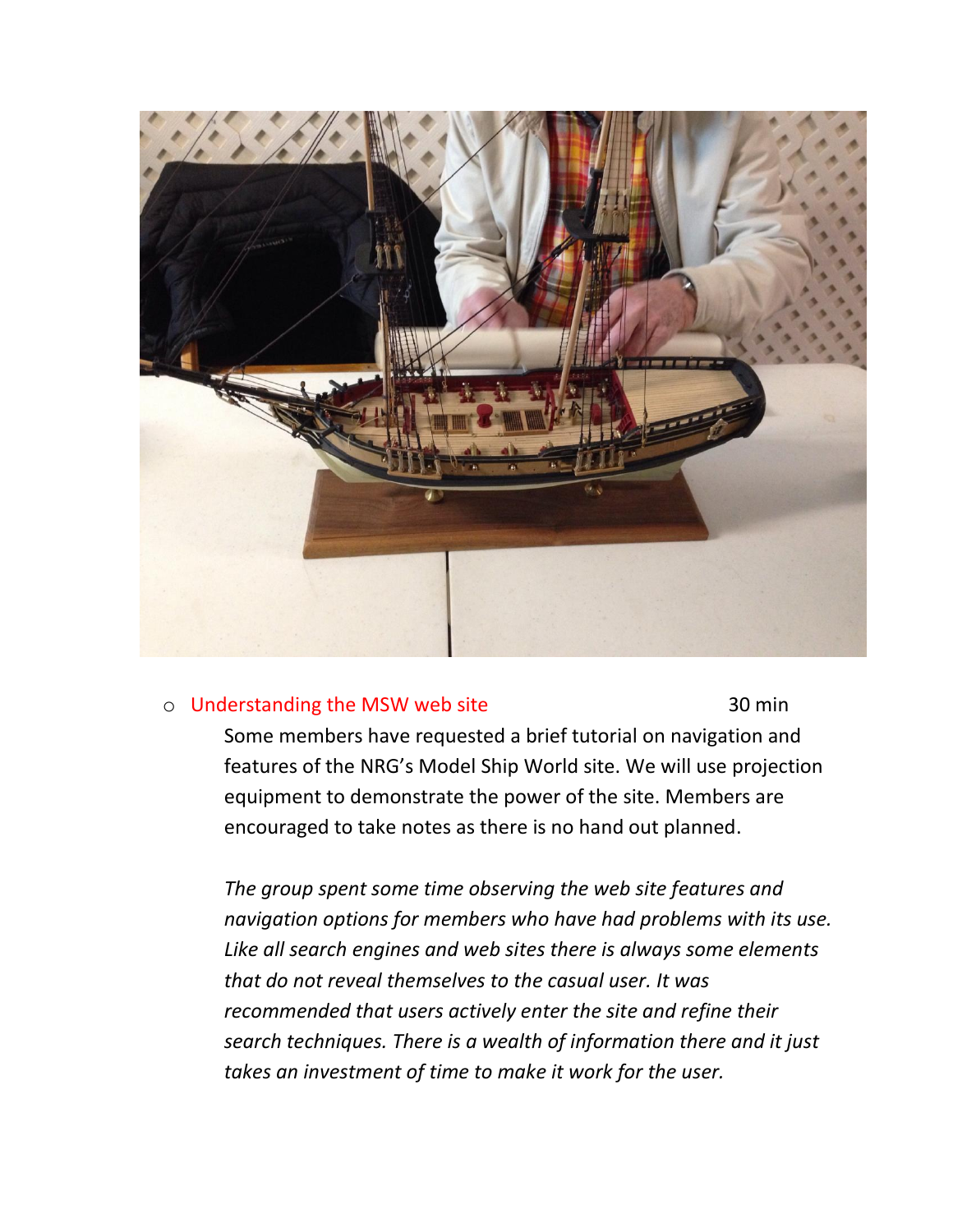### o General Modeling Discussion: Hull Planking 190 MIN

A new agenda topic will be introduced starting with the February meeting. Joe will present, in two parts, a tutorial and techniques to plank any hull. Part 1 will cover basic tools, materials and introduce sources for instruction.

The first session will present his method of lining off the hull and a developing spiling methodology. References will be provided. Ultimately this will enter the shop note category. A hull model or jig will be utilized to demonstrate technique.

*Joe completed Part 1 of the planking methodology he had prepared. It was structured, at the beginning for a novice, but hastily accelerated to suit the more experienced modeler. It relied heavily on a model used to demonstrate techniques to line off the hull using the MSW Planking Graph. This subtle tool can provide all modelers with valuable information regarding determination of the median plank, spiling measurements and of course determining band demarcations. Joe actually records station results on the planking graph and uses the graph to determine plank width. This is shown on Part 1 of the tutorial posted on our web site.*

*He prefers not to add all "tick strip" markings to the hull. Rather he marks off the tick strips at his predetermined band demarcations and transfers those to the hull. He then fastens battens to line off the hull. Users will find the planking graph an extremely valuable tool with use. He encourages modelers to use it for kit models as well. The presentation has been placed on Model Shipwright Guild web site for future reference for all. Please go to" modelshipwrightguildwny.org" to view the presentation. It is under Resources; Shop Notes.*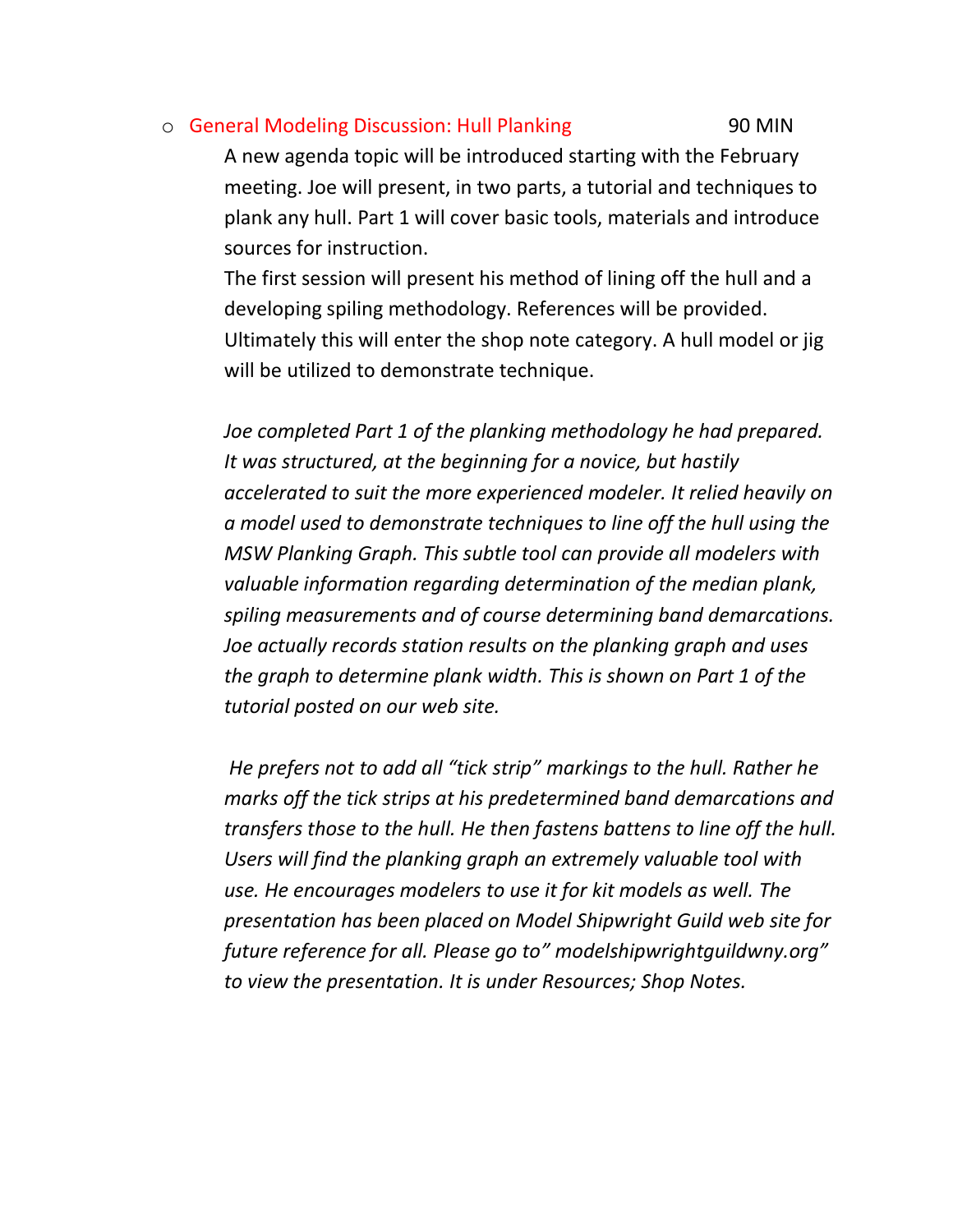

o *The Sassacus Paddle Wheel: Bill surprised us and brought in his first completed Sassacus paddle wheel and one of his pilot houses we had seen in parts in January. Once again Bill has demonstrated his mastery of scratch building and use of laser technology to achieve the results shown below. If you look closely you will see the gusset plates have been applied as in the real ship. This is going to be an incredible model. What museum is this model slated for Bill?*